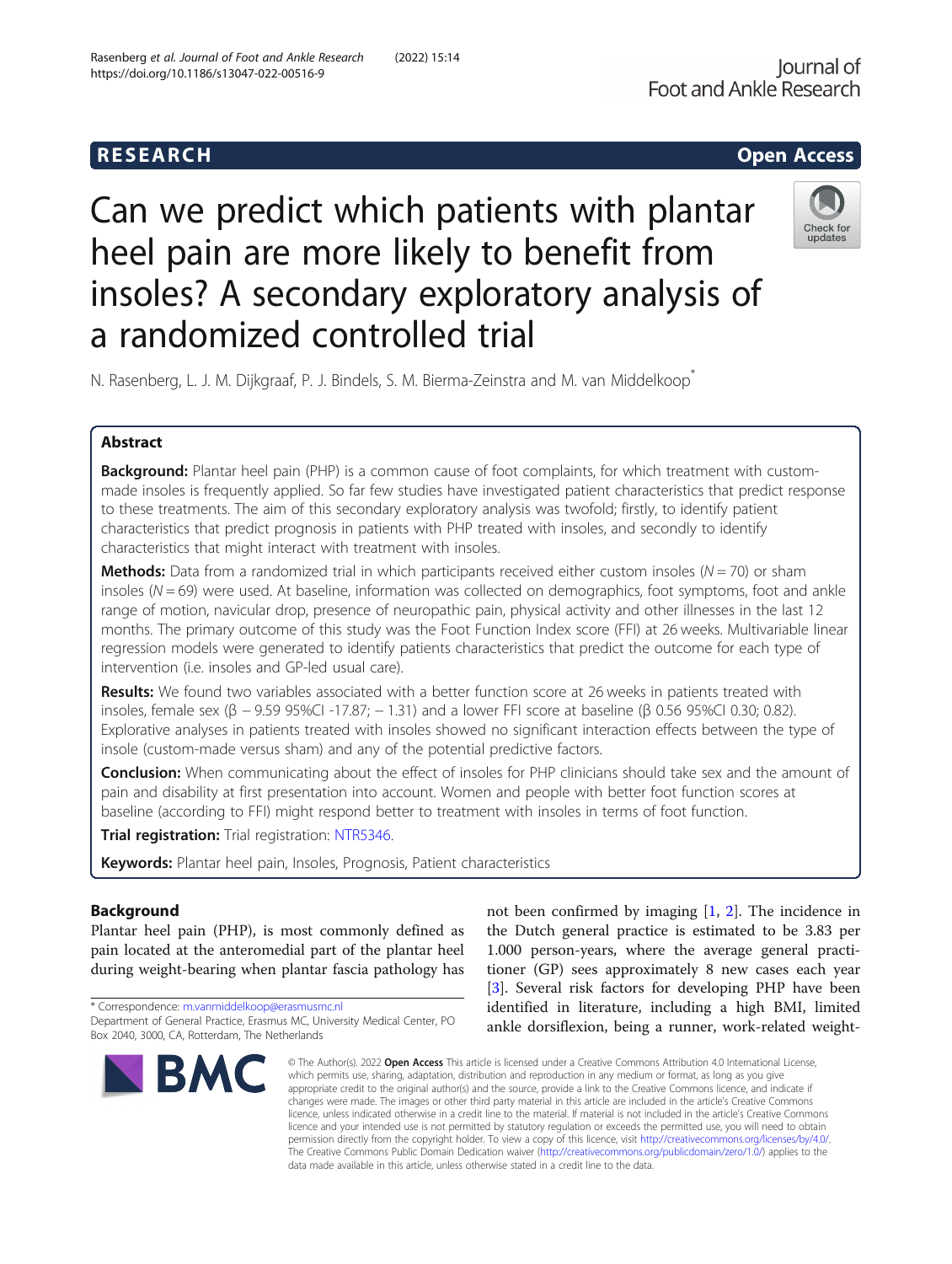bearing activities and being female [\[4](#page-6-0)–[8\]](#page-6-0). The long term prognosis of PHP is unknown, as the duration of complaints of PHP varies greatly among studies [[1,](#page-6-0) [8](#page-6-0), [9](#page-6-0)]. PHPhas a significant negative impact on quality of life (both in terms of general and foot specific health) [\[10](#page-6-0)]. Most reported complaints are difficulties carrying out work-related activities and sports activities [\[11\]](#page-6-0). Treatment strategies vary greatly among GPs and multiple interventions are often applied in patients with PHP during the course of their complaints [\[3](#page-6-0)]. Of the many treatments options available, orthotic devices, such as insoles, are one of the most commonly prescribed interventions [[3](#page-6-0), [12\]](#page-6-0). Though, evidence on the effectiveness of insoles in patients with PHP is conflicting [[13](#page-6-0)–[15](#page-6-0)]. With Whittaker et al. finding: "moderate-quality evidence that foot orthoses are effective at reducing pain in the medium term" [\[14](#page-6-0)]. And Rasenberg et al. concluding: "Foot orthoses are not superior for improving pain and function compared with sham or other conservative treatment in patients with PHP." [\[16](#page-6-0)] A recent best practice guideline based on systematic review of literature and clinical expert reasoning found: "good agreement to 'step care' using custom foot orthoses for general pain in the short term." [[17\]](#page-6-0).

Little is known about factors that might predict recovery or response to treatment with insoles in patients with PHP. Whittaker et al. recently found: "People with plantar heel pain who use foot orthoses experience reduced foot pain if they have greater ankle dorsiflexion and lower BMI, while they experience improved foot function if they have lower fear-avoidance beliefs and lower BMI." [[18](#page-6-0)] Whereas, Wu et al. identified several physical measures that if present increased the rate of positive outcome (in terms of pain function or recovery) in patients that received custom foot orthosis for PHP [[19](#page-6-0)]. Though, more studies focusing on predicting response to treatment using data from high-quality studies are needed. A recent randomized controlled trial from our group found that GPled usual care seemed to be slightly more beneficial than treatment with custom-made insoles and found no differences between custom-made insoles and sham insoles [[15](#page-6-0)]. However, some patients did report an improvement after receiving insoles, while others did not. In this trial no differences were found between custom-made insoles and sham insoles and blinding between these two groups was successful [\[15\]](#page-6-0). This means that the context for patients in these two groups was identical and that the data from these patients is suitable to assess the prognosis of PHP in patients treated with insoles as an overall group. Therefore, the aim of this secondary exploratory analysis was twofold; firstly, to identify patients characteristics that predict the long-term complaints of patients with PHP treated with insoles, and secondly to identify characteristics that might interact with insole treatment response.

# **Methods**

# Population

For this secondary analysis, data from a previously published randomized trial investigating the effectiveness of treatment with custom-made insoles in patients with PHP were used [\[15](#page-6-0)]. PHP was characterised as pain at the medial hind foot, reproducible on palpation. Inclusion criteria for PHP were: age between 18 and 65 years, minimal pain duration of 2 weeks and presentation with PHP, characterised as pain at the medial hind foot, to a GP or sports physician. Exclusion criteria were recurrent complaints of PHP for more than 2 years, complaints caused by trauma, earlier treatment for PHP by a podiatrist or with insoles, suspected (by the GP or sports physician) (osteo) arthritis in the subtalar or talonavicular joint, suspected tarsal tunnel syndrome, suspected stress fractures, infections or tumours in the painful foot, presence of systemic diseases (such as ankylosing spondylitis, psoriasis or multiple sclerosis) and insufficient understanding of the Dutch language. The trial adhered to the principles of the Declaration of Helsinki and the medical ethical committee of the Erasmus Medical Centre has approved the study (MEC: 2015–253) and was prospectively registered at the Dutch Trial Registration (NTR5346) [[20](#page-6-0)]. Patients between ages 18–65 years, that presented themselves at their GP with PHP and with a minimum of 2 weeks of complaints were eligible for this trial. A total of 185 patients were included, after informed consent was received. For the current study, only participants who received an insole treatment were included.

#### Interventions

Patients allocated to the custom-made insole group were referred to a podiatrist and randomly allocated to receive either a custom-made insole or a sham insole. The custom-made insole was produced according to the standard practice of their podiatrist  $(n = 70)$ . The purpose of the custom-made insole was to influence the biomechanical process to reduce traction on the plantar aponeurosis and to reduce ground reaction force below the tuber calcaneus. The sham insoles were produced according to a standardized procedure, all by the same podiatrist  $(n = 69)$ . The sham insoles were designed to provide as little mechanical effect as possible, while having a visual effect similar to that of a custom insole. The patients were blinded to the type of insole they received. All patients received an information booklet containing general information on PHP including stretching and strengthening exercises targeted at PHP [\[4](#page-6-0), [16](#page-6-0)]. Further details of the STAP study, and on the procedures mentioned here, are described elsewhere [[13,](#page-6-0) [15\]](#page-6-0).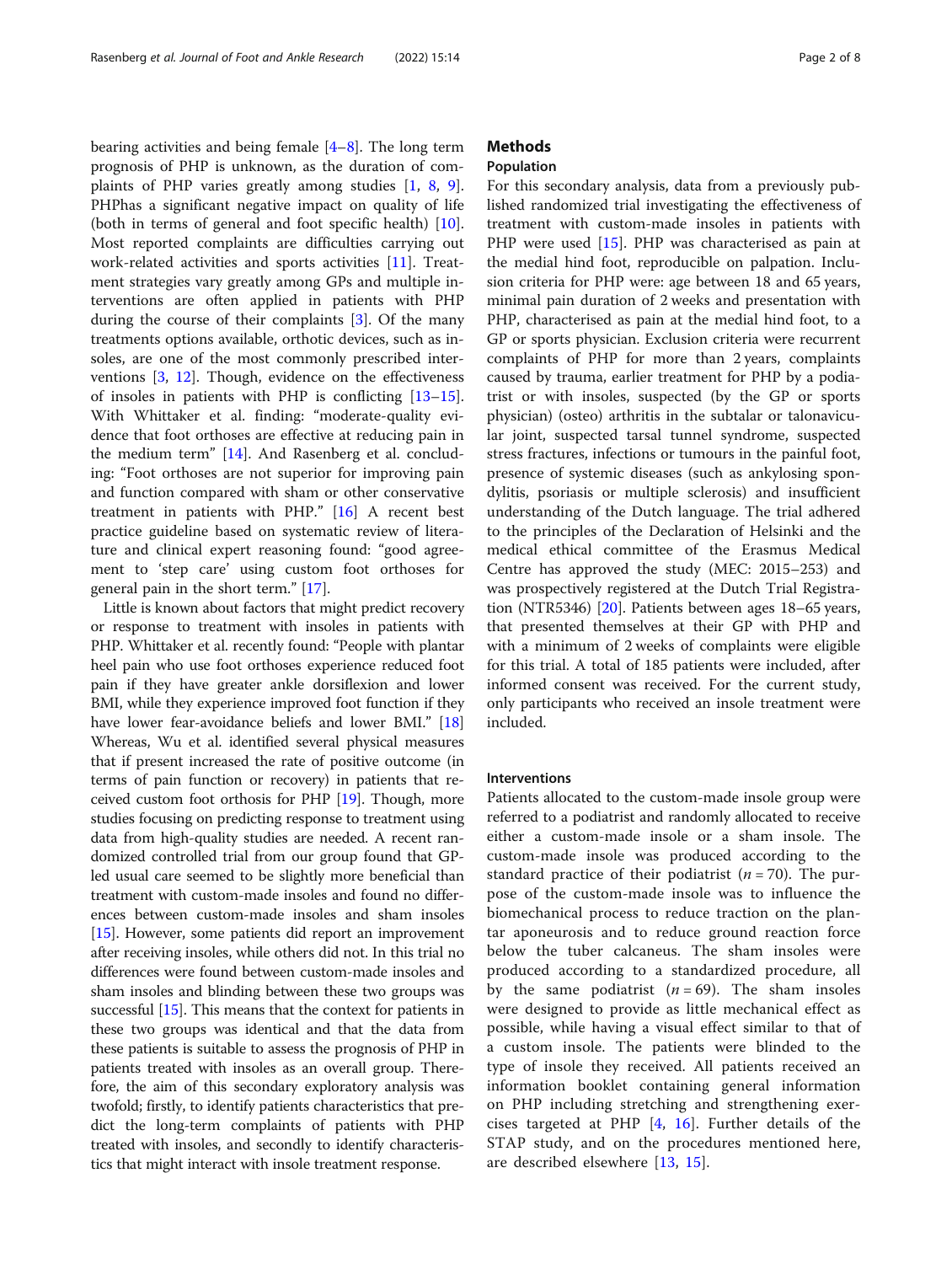# **Measurements**

At baseline all participants filled in a questionnaire containing questions regarding demographics: age, sex, weight and length (to calculate body mass index (BMI)); general health status: musculoskeletal pain other than in the foot, self-reported illnesses in the last 12 months; foot complaints: affected side (right, left or bilateral), duration of complaints, pain severity (11-point numerical rating scale (NRS), including first step pain, pain in rest and during activity), neuropathic aspect of the pain according to the Doleur Neuropathique 4 (DN4 (range,  $(0-10)$ )  $[21]$ , the Foot Function Index (FFI (range, 0– 100), higher score indicates more disability/worse function) [[22](#page-6-0)] and questions regarding lifestyle factors: physical activity (Short QUestionnaire to ASsess Health enhancing physical activity (SQUASH) questionnaire) [[23\]](#page-7-0) and standing work for a prolonged time (4-point Likert scale). For further analysis, participants, who indicated 'bilateral' as the affected side  $(N = 32)$ , were randomly assigned to either 'left' or 'right'.

Patients that were referred to a podiatrist underwent a standardized physical examination, including the range of motion in the tarsometarsal joint and the first metatarsophalangeal joint (MTP-I) as measured with a goniometer (number of degrees), the navicular drop test (millimeters) [\[24\]](#page-7-0) and the posture of the foot using the standardized foot posture index (FPI) of both feet [\[25](#page-7-0)]. The podiatrist was blinded for participant allocation while performing these measurements.

At 12 and at 26 weeks participants received questionnaires containing questions on foot function (FFI), selfreported recovery (7-point Likert scale) and pain severity in rest, during activity and first step pain (11-point NRS).

# Outcomes and variable selection

The FFI total score at 26 weeks was used as the primary outcome. Secondary outcomes included: the number of patients that reached a minimal important improvement in their total FFI score (an improvement of at least 6.5), the number of patients that considered themselves recovered, the first step pain according to a 11 point NRS and the number of patients that reached a minimal important improvement in their first step pain (an improvement of at least 1.9.) [[26](#page-7-0), [27](#page-7-0)] Potential prognostic variables were selected based on supposed clinical relevance and existing literature. The following variables were considered: age, sex, BMI, upper ankle dorsiflexion range of motion in the affected foot, MTP1 dorsiflexion range of motion in the affected foot, navicular drop (ND) in the affected foot, neuropathic pain score in the affected foot (DN4), having bilateral pain, degree of physical activity, reporting other illnesses in the last 12 months, duration of symptoms, FFI scores at baseline and the FPI [[22](#page-6-0), [25,](#page-7-0) [28](#page-7-0)–[30\]](#page-7-0). The FPI was divided into three groups. According to the criteria by Redmond et al. 2006: in patients over 60 years of age, a score between 1 and 8 was considered neutral foot posture, a score below 1 was considered supinated foot posture and a score above 8 was considered pronated foot posture. In patients between 18 and 60 years, a score between 1 and 7 was considered normal foot posture, a score below 1 was considered supinated foot posture and a score above 7 was considered pronated foot posture [\[25](#page-7-0)].

# Statistical analysis

If missing values were completely random and the underlying values were normally distributed, they were imputed and if applicable, the minimum and maximum values were assigned as constraints by the researchers. MTP1 joint dorsiflexion ( $N = 12$ ; range, 0-∞), upper ankle joint dorsiflexion  $(N = 12;$  range, 0–90), foot posture index ( $N = 8$ ; range,  $-12$  to12) and FFI total score at 26 weeks (without subscales)  $(N = 16; \text{ range}, 0-100)$ were imputed. 50 Imputations and 20 iterations using fully conditional specification (Markov Chain Monte Carlo (MCMC)) were used [\[31\]](#page-7-0).

Descriptive statistics were used to describe the selected outcome variables and to calculate to number of patients that reached an minimal important difference. All variables were tested for normality of residuals using P-P plots and homoscedasticity was visually checked by inspection of scatterplots of residuals. All variables were checked for a linear relationship with the outcome variable. Multicollinearity was checked using bivariate correlations. First, univariate analyses were performed using linear regression to test the association between each of the potential prognostic factors as described above and the outcomes ((i.e. FFI total score, recovery and first step pain respectively), in patients treated with insoles. The data was checked for outliers, and in case of impossible values, the value was removed. Thereafter, multivariable linear regression analyses with an ENTER model were performed to test the association between the potential prognostic factors as described above and each of the outcomes (i.e. FFI total score, recovery and first step pain respectively) after 26 weeks of follow-up in patients treated with insoles.

Secondly variables with a significant association with the FFI score at 26 weeks in patients treated with insoles were tested for interaction effects using linear regression, with the allocated treatment in patients treated with custom-made insoles versus sham. All analyses were performed using SPSS v25.0.

# Results

Baseline characteristics of the 139 included participants (sham insole group  $N = 69$ , custom insole group  $N = 70$ )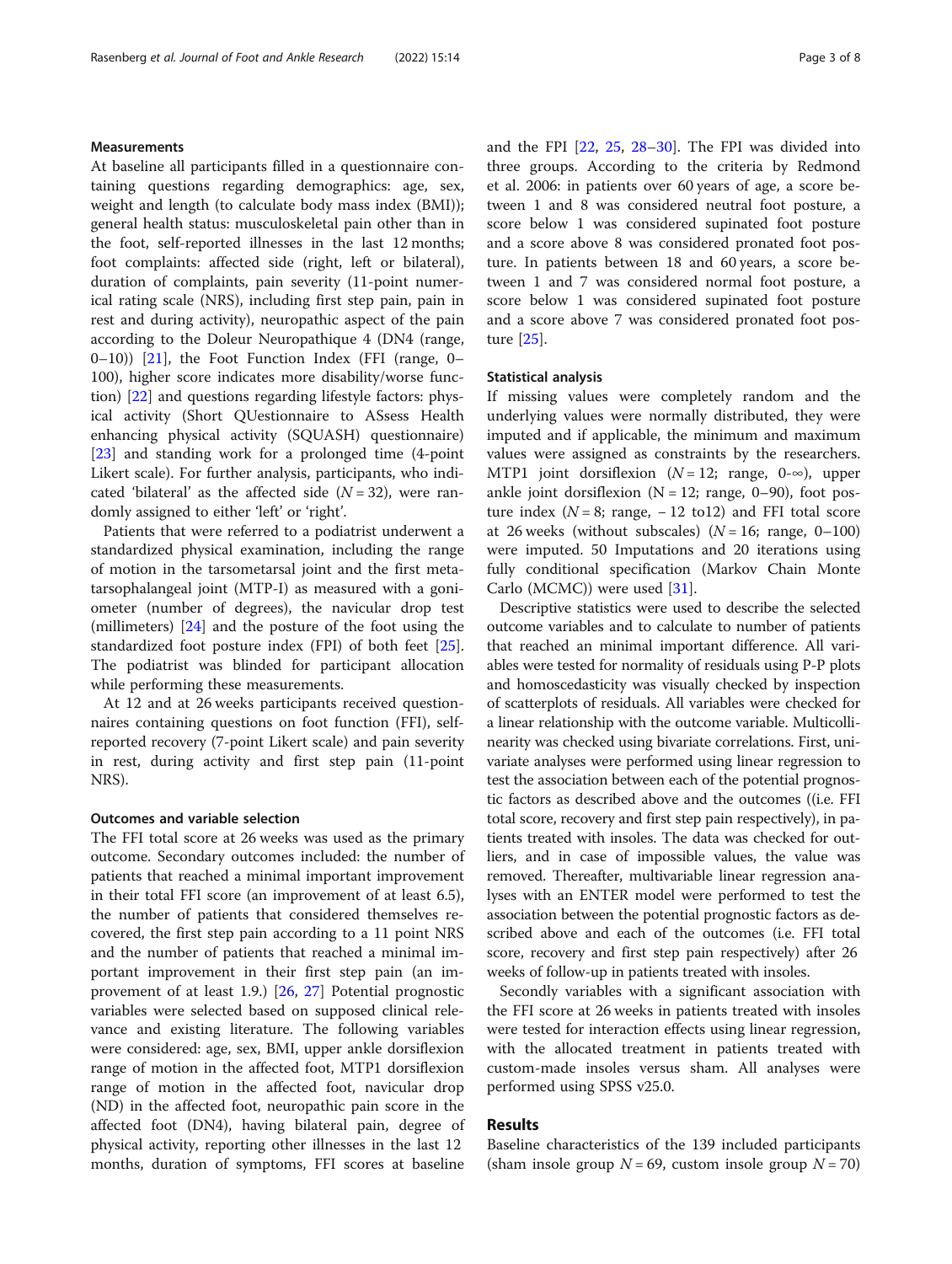are presented in Table 1. Table [2](#page-4-0) shows the outcomes of participants at 12 and 26 weeks follow-up. Mean total FFI score at baseline was 48.7 for the total population indicating moderate foot function levels. FFI scores improved during follow up (26 weeks) on average with 24 points. At 26 weeks, 79.1% of all participants reached FFI total score MID (an improvement of at least 6.5 points). Women reported higher symptom and lower foot function scores than men at baseline .

The univariate analyses in patients treated with in-soles (Table [3](#page-4-0)) showed that having unilateral pain ( $\beta$ − 13.05 95%CI -22.62,-3.47), lower score on the DN4 for neuropathic pain (β 15.27 95%CI 6.75, 23.78), lower BMI (β 1.25 95%CI 0.53, 1.98), lower baseline FFI score (β .63 95%CI 0.43, 0.84) and lower baseline first step pain score (β 2.04 95%CI 0.30, 3.78) were significantly associated with lower total FFI score at 26 weeks, indicating better outcomes. In the multivariable analysis, only female sex  $(\beta - 9.59 \, 95\%CI -$ 17.87;-1.31) and the baseline FFI score (β .56 95%CI 0.30, 0.82) were associated with lower FFI total scores at 26 weeks ( $R^2 = 0.543$ ).

Exploratory analyses in patients treated with insoles showed no significant interaction effects between the

| <b>Table 1</b> Baseline demographics ( $N = 185$ ) |  |
|----------------------------------------------------|--|
|----------------------------------------------------|--|

allocated treatment (custom-made versus sham) and any of the potential predictive factors (Table [4\)](#page-5-0).

# **Discussion**

All three treatment groups showed improvement over time when compared to baseline, according to the FFI total score, recovery rate and first step pain. Women reported higher symptom and disability scores than men at baseline. Of 16 potential characteristics analyzed in this study, female sex as well as less severe symptoms at baseline were associated to better outcomes at 26 weeks follow-up in patient with PHP being treated with insoles. Of the six characteristics tested for interaction with type of treatment, none had a significant interaction. Although sex had no significant interaction with treatment effect, the confidence interval was wide and included more values on the negative side (95%CI -29.46;5.25). Given the small sample size and the exploratory nature of the present analysis, it is possible this study lacked power to demonstrate interaction effects.

The FFI total score at 26 weeks was chosen as primary outcome because of its clinical relevance and the fact that a high percentage of patients improved by at least 6.5 points (the minimal important difference) at 26

|                                                                                           | <b>Total population</b><br>$N = 139$<br>mean (SD) unless<br>otherwise indicated | Sham insole group<br>$N = 69$<br>mean (SD) unless<br>otherwise indicated | <b>Custom made insole</b><br>group<br>$N = 70$<br>mean (SD) unless<br>otherwise indicated |
|-------------------------------------------------------------------------------------------|---------------------------------------------------------------------------------|--------------------------------------------------------------------------|-------------------------------------------------------------------------------------------|
| Age, y                                                                                    | 48.1 (10.4)                                                                     | 48.2 (9.4)                                                               | 48.0 (11.3)                                                                               |
| Sex, female, N (%)                                                                        | 96 (69.1)                                                                       | 48 (69.6)                                                                | 48 (68.6)                                                                                 |
| BMI, $kg/m2$                                                                              | 29.3(5.3)                                                                       | 29.5 (4.8)                                                               | 29.2 (5.8)                                                                                |
| Pain history                                                                              |                                                                                 |                                                                          |                                                                                           |
| FFI total score (0-100)                                                                   | 48.2 (18.1)                                                                     | 46.1 (17.2)                                                              | 50.2 (18.8)                                                                               |
| FFI pain score (0-100)                                                                    | 57.8 (17.0)                                                                     | 55.6 (17.2)                                                              | 60.0 (16.7)                                                                               |
| FFI disability score (0-100)                                                              | 39.5 (21.5)                                                                     | 37.3 (19.7)                                                              | 41.6(23.1)                                                                                |
| First step pain score (0-10)                                                              | 7.2(2.2)                                                                        | 7.3(2.1)                                                                 | 7.2(2.4)                                                                                  |
| Pain at other sites than the affected foot, N (%)                                         | 61 (43.9)                                                                       | 32.0 (46.4)                                                              | 29.0 (41.4)                                                                               |
| DN4 score (0-10)                                                                          | 3.8(2.0)                                                                        | 3.6(1.8)                                                                 | 3.9(2.1)                                                                                  |
| Localization of complaints, bilateral, N (%)                                              | 32 (23.0)                                                                       | 16(23.2)                                                                 | 16 (22.9)                                                                                 |
| Duration of symptoms, months                                                              | 6.4(11.6)                                                                       | 5.1(5.2)                                                                 | 7.7(15.5)                                                                                 |
| Activity                                                                                  |                                                                                 |                                                                          |                                                                                           |
| Squash questionnaire $0 - \infty$                                                         | 7751,1 (5246.0)                                                                 | 8755.3 (5747.8)                                                          | 6761.3 (4525.5)                                                                           |
| Podiatrist measurements                                                                   |                                                                                 |                                                                          |                                                                                           |
| Upper ankle dorsal flexion range of motion (degrees)                                      | 16.42 (1.43)                                                                    | 15.52 (2.24)                                                             | 17.34 (1.77)                                                                              |
| MTP1 dorsal flexion range of motion (degrees)                                             | 61.38 (2.09)                                                                    | 61.11(3.10)                                                              | 61.65(2.83)                                                                               |
| Pronated foot posture in the affected foot according to<br>the foot posture index, N (%)  | 39 (28.1)                                                                       | 26 (37.7)                                                                | 13 (18.6)                                                                                 |
| Supinated foot posture in the affected foot according to<br>the foot posture index, N (%) | 14(10.1)                                                                        | 7(10.1)                                                                  | 7(10.0)                                                                                   |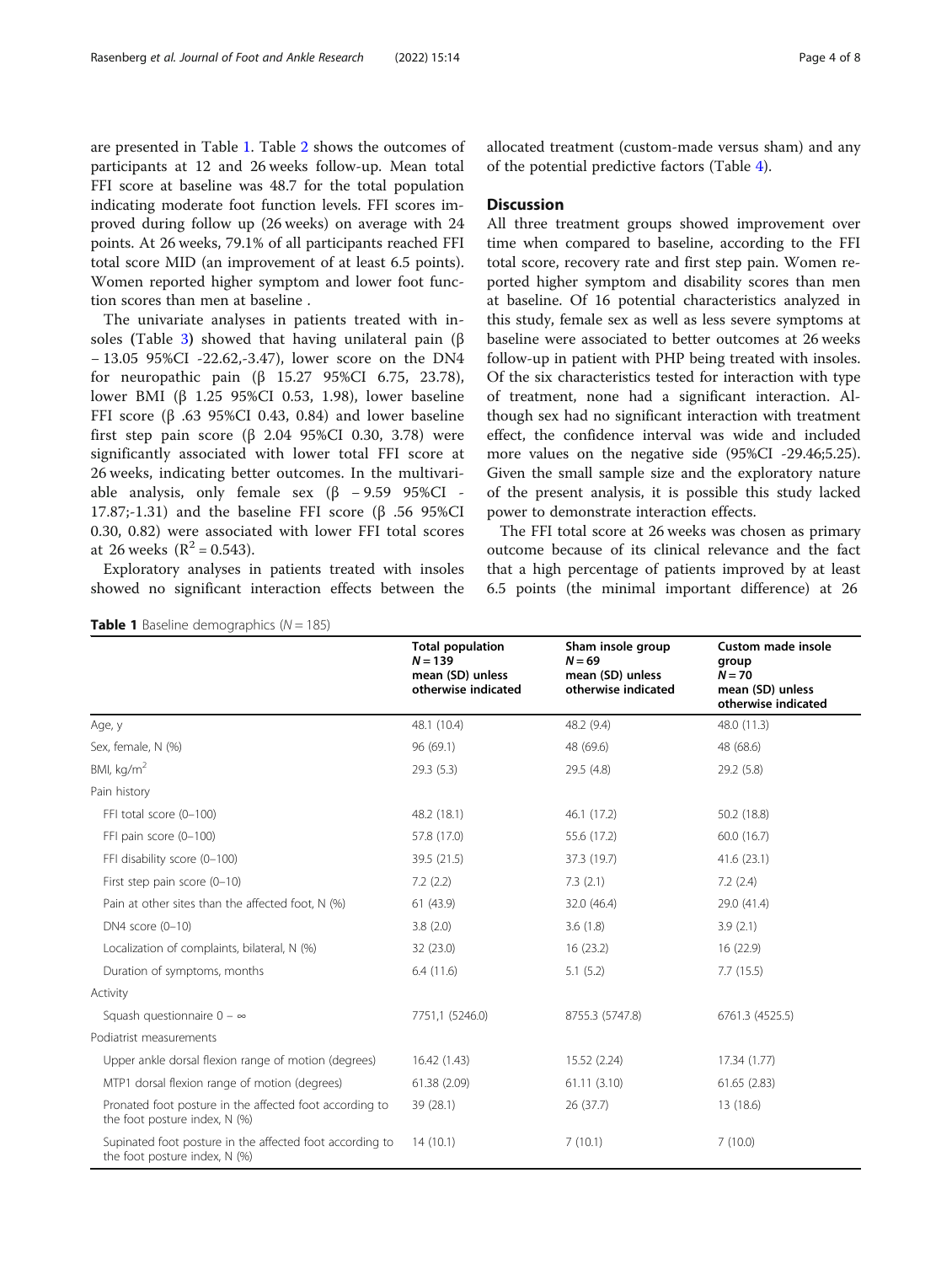|                                  | Follow-up at 12 weeks                                                          |                                                                                              |                                                                            | Follow-up at 26 weeks                                                          |                                                                                              |                                                                            |
|----------------------------------|--------------------------------------------------------------------------------|----------------------------------------------------------------------------------------------|----------------------------------------------------------------------------|--------------------------------------------------------------------------------|----------------------------------------------------------------------------------------------|----------------------------------------------------------------------------|
|                                  | Sham insole<br>group<br>$n = 68$<br>mean (SD) unless<br>otherwise<br>indicated | <b>Custom made</b><br>insole group<br>$n = 66$<br>mean (SD) unless<br>otherwise<br>indicated | Usual care group<br>$N = 39$<br>mean (SD) unless<br>otherwise<br>indicated | Sham insole<br>group<br>$n = 68$<br>mean (SD) unless<br>otherwise<br>indicated | <b>Custom made</b><br>insole group<br>$n = 66$<br>mean (SD) unless<br>otherwise<br>indicated | Usual care group<br>$N = 38$<br>mean (SD) unless<br>otherwise<br>indicated |
| FFI total score,<br>$0 - 100$    | 30.3 (21.0)                                                                    | 30.8 (23.2)                                                                                  | 30.2 (24.6)                                                                | 24.6 (24.1)                                                                    | 25.0(23.1)                                                                                   | 22.2(26.5)                                                                 |
| FFI total MID*, N<br>(% )        | 48 (70.6)                                                                      | 45 (68.2)                                                                                    | 27(69.2)                                                                   | 53 (77.9)                                                                      | 53 (80.3)                                                                                    | 30 (78.9)                                                                  |
| Recovered**,<br>N(%)             | 25(36.8)                                                                       | 24 (36.4)                                                                                    | 15 (32.6)                                                                  | 39 (57.4)                                                                      | 35 (53.0)                                                                                    | 21(55.3)                                                                   |
| First step pain,<br>$0 - 10$     | 5.0(3.0)                                                                       | 5.0(3.0)                                                                                     | 4.0(0.0)                                                                   | 3.0(3.0)                                                                       | 4.0(4.0)                                                                                     | 3.0(3.0)                                                                   |
| First step pain<br>MID, N (%)*** | 38 (55.9)                                                                      | 39 (59.1)                                                                                    | 23.0 (59.0)                                                                | 48 (70.6)                                                                      | 43 (65.2)                                                                                    | 28 (73.7)                                                                  |

# <span id="page-4-0"></span>Table 2 Outcomes at 12 weeks and 26 weeks follow-up

\* A patient was considered to have reached a minimal important improvement in FFI if their FFI total score at follow-up was at least 6.5 (the minimal important difference) lower than at baseline

\*\*A patient is defined as recovered if they answered 'the complaints have completely disappeared or they are strongly improved'

\*\*\*A patient was considered to have reached a minimal important improvement in first step pain if their first step pain score follow-up was at least 1.9 (the minimal important difference) lower (improved) than at baseline

weeks when compared to baseline. The choice for this outcome may have influenced the prognostic variables. In this study the FFI total score improved significantly in both treatment groups. At 26 weeks, 79.1% of all participants reached FFI total score MID, while 55.2% selfreported to be recovered. In literature, recovery rates of 80 to 90% within 10 to 12 months are reported [\[32](#page-7-0)].

Follow-up in our study was relatively short at 6 months, which may explain the lower recovery rate when compared to literature. It can be noted that many patients, regardless of a meaningful improved in function, still do not consider themselves recovered.

A high BMI is a known risk factor for the development of PHP and has been found as a prognostic factor for

| <b>Table 3</b> Linear regression analyses of factors associated with FFI total score at 26 weeks follow-up |  |  |  |  |  |
|------------------------------------------------------------------------------------------------------------|--|--|--|--|--|
|------------------------------------------------------------------------------------------------------------|--|--|--|--|--|

|                                                              | Patients treated with insoles (custom + sham) |                                 |                          |  |
|--------------------------------------------------------------|-----------------------------------------------|---------------------------------|--------------------------|--|
|                                                              | <b>Univariate</b>                             | Multivariable model             |                          |  |
| <b>Variables</b>                                             | Unstandardized $\beta$ (95% CI)               | Unstandardized $\beta$ (95% CI) | <b>Standardized Beta</b> |  |
| Body Mass Index (kg/m <sup>2</sup> )                         | $1.25(0.53, 1.98)$ *                          | $0.69$ ( $-0.05$ , 1.43)        | 0.16                     |  |
| Comorbidities (present)                                      | $-3.43$ ( $-13.67$ , 6.81)                    | $-3.86$ ( $-13.87$ , 6.15)      | $-0.06$                  |  |
| Sex (female)                                                 | $-0.38$ $(-9.05, 8.29)$                       | $-9.59$ (-17.87,-1.31)*         | 0.19                     |  |
| Age (years)                                                  | $0.08$ ( $-0.32, 0.47$ )                      | $0.27$ ( $-0.13$ , 0.67)        | 0.12                     |  |
| Bilateral pain (no)                                          | $-13.05$ ( $-22.62$ , $-3.47$ )*              | $-8.41$ ( $-18.31$ , 1.50)      | 0.15                     |  |
| Neuropathic pain DN4 total score (0-10)                      | 15.27 (6.75, 23.78)*                          | $-0.21$ ( $-2.34$ , 1.92)       | $-0.02$                  |  |
| Upper ankle joint dorsal range of motion (degrees)           | $-0.10$ ( $-0.37$ , 0.16)                     | $0.02$ ( $-0.25, 0.28$ )        | 0.01                     |  |
| Metatarsal phalangeal joint dorsal range of motion (degrees) | $0.06$ ( $-0.13$ , 0,24)                      | $0.08$ ( $-0.08$ , 0.24)        | 0.08                     |  |
| Navicular drop (millimeter)                                  | $-4.73$ ( $-14.74$ , 5.29)                    | $-3.62$ ( $-13.12, 5.87$ )      | $-0.07$                  |  |
| Activity score (SQUASH)                                      | $0.0$ $(0.00, 0.00)$                          | $0.00$ $(0.00, 0.00)$           | 0.10                     |  |
| Treatment group (custom insole)                              | $0.36$ ( $-7.64$ , 8.35)                      | $0.59$ ( $-7.11$ , 8.30)        | 0.01                     |  |
| Baseline FFI total score (0-100)                             | $0.63$ (0.43, 0.84)*                          | $0.56$ (0.30, 0.82)*            | 0.43                     |  |
| Baseline first step pain (0-10)                              | $2.04$ (0.30, 3.78)*                          | $-0.01$ ( $-1.89$ , 1.70)       | $-0.01$                  |  |
| Duration of symptoms (months)                                | $0.25$ ( $-0.09, 0.59$ )                      | $0.05$ ( $-0.30, 0.40$ )        | 0.02                     |  |
| Foot posture index (supination)                              | $0.05$ (-13.45, 13.55)                        | $-1.14$ ( $-13.68$ , 11.39)     | $-0.02$                  |  |
| Foot posture index (pronation)                               | $5.07$ ( $-3.79$ , 13.93)                     | $1.32$ ( $-7.35$ , 10.00)       | 0.03                     |  |

 $*p$ -value < 0.05

In the patients treated with usual care only variables that gave a significant result in the patients treated with insoles were analyzed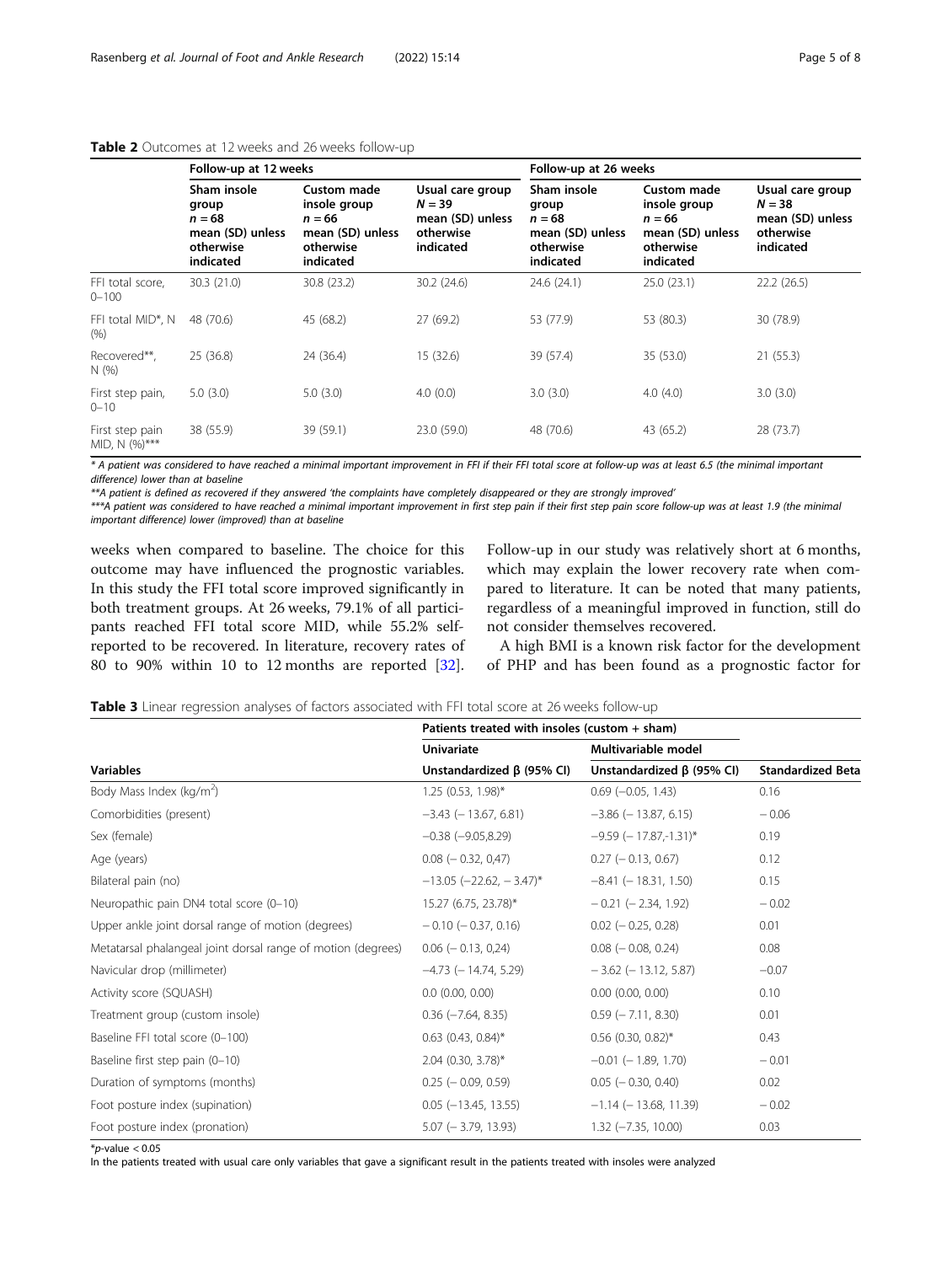<span id="page-5-0"></span>Table 4 Interaction between variables of interest and treatment with custom insoles compared to sham insoles for the total FFI score at 26-weeks follow-up

| <b>Variables</b>                             | Unstandardized $\beta$<br>(95% CI) | Interpretation                                                                                                                                             |
|----------------------------------------------|------------------------------------|------------------------------------------------------------------------------------------------------------------------------------------------------------|
| Body Mass Index (kg/m <sup>2</sup> )         | $0.49(-1.00, 1.98)$                | Lower BMI is associated with a lower total FFI score in patients treated with custom insole (non-<br>significant)**                                        |
| Neuropathic pain DN4<br>total score $(0-10)$ | $1.58$ ( $-2.56$ , 5.73)           | Lower score on the DN4 score for neuropathic pain is associated with a lower total FFI score in<br>patients treated with custom insole (non-significant)** |
| Bilateral pain (yes)                         | $-2.16$ ( $-21.49$ )<br>17.16)     | Presence of bilateral pain is associated with a lower total FFI score in patients treated with custom<br>insole (non-significant)**                        |
| Sex (male)                                   | $-12.10 (-29.46,$<br>5.25)         | Male sex is associated with a with a lower total FFI score in patients treated with custom insole<br>$(non-significant)$ **                                |
| FFI score at baseline                        | $0.02$ (-0.39, 0.43)               | Lower FFI score at baseline is associated with a lower total FFI score in patients treated with<br>custom insole (non-significant)**                       |
| First step pain at baseline                  | $0.47$ (-3.07, 4.01)               | Lower pain score for first step pain at baseline is associated with a lower total FFI score in patients<br>treated with custom insole (non-significant)**  |

\*Variables were multiplied with a factor indicating treatment (custom insole vs sham)

\*\*A lower total FFI is indicative of a lower pain and better function

long lasting complaints in patients treated with insoles in a previous study [[5,](#page-6-0) [18,](#page-6-0) [33\]](#page-7-0). In the present study there was no significant association between BMI and the total FFI score in the multivariable model. However, BMI was associated with the FFI score in the univariate model. This is likely due to the relatively lower (better) FFI scores at baseline in those with a relatively low BMI and therefore only the FFI score at baseline remained significant in the multivariable model.

PHP is more common among females, however the relationship between sex and prognosis was still unknown [[3\]](#page-6-0). In the present study, both sexes showed general improvement of symptoms, as is expected in a self-limiting disease. Women reported higher symptom and disability scores than men at baseline, but reported similar scores to males at 26 weeks. In the present study sex went from being non-significant in the univariate model to being significant in the multivariable model. The significance of sex changed when the baseline FFI total score was added to the model. Indicating that when the higher score reported by females at baseline (indicating higher disability) is taken into account, sex is a significant prognostic factor.

## Strengths and limitations

To our knowledge, so far only one study has focused on patient characteristics that predict response to treatment with insoles in patients with PHP. A strength of this analysis is the fact that is based on a high-quality randomized trial where we found no differences between custom-made insoles and sham insoles [\[15](#page-6-0)]. This means that the context for patients in these two treatment groups was identical and that the data from trial is suitable to assess the prognosis and interaction of insole treatment in patients with PHP.

The main limitation of this analysis is the relatively small sample size of 139 patients. The data in the STAP study was not collected with the primary aim to perform these analyses. This limited the power and the number of potential patient characteristics that could be included. Some confidence intervals were wide and further analysis with higher power may potentially identify significant effects. Moreover, the explained variance of the multivariable model was rather low, with an explained variance of 54%.

There are no studies on prognostic variables for PHP in populations with another treatment than insoles, it therefore remains unknown, whether the prognostic variables found in this study are representative in a different context.

Furthermore, PHP is a condition that can remain symptomatic for over a year in a small percentage of patients [[34](#page-7-0)]. Our follow-up was limited to 26 weeks, not allowing to measure effects on the longer term. Also, 32 participants with bilateral foot complaints were randomized into a 'left side' and 'right side' group, since data on the MTP range of motion and the navicular drop were only included of the (most) affected foot. The drawback is that for some participants we may have used measurements from the least symptomatic foot, while the FFI scores and self-reported recovery are reported for the most symptomatic foot, increasing chances for a type 2 error.

Finally, PHP is a broad term which can cover a range of different pathologies of heel pain. Given the inclusion criteria of the STAP-study, it is possible that the patients included in this study have a range of different causes of heel pain as we did not include the specific criteria of pain at palpation of the medial tubercle of the calcaneus. Therefore, the exact origin of the participants' s complaints remains unknown. However, exploring a wide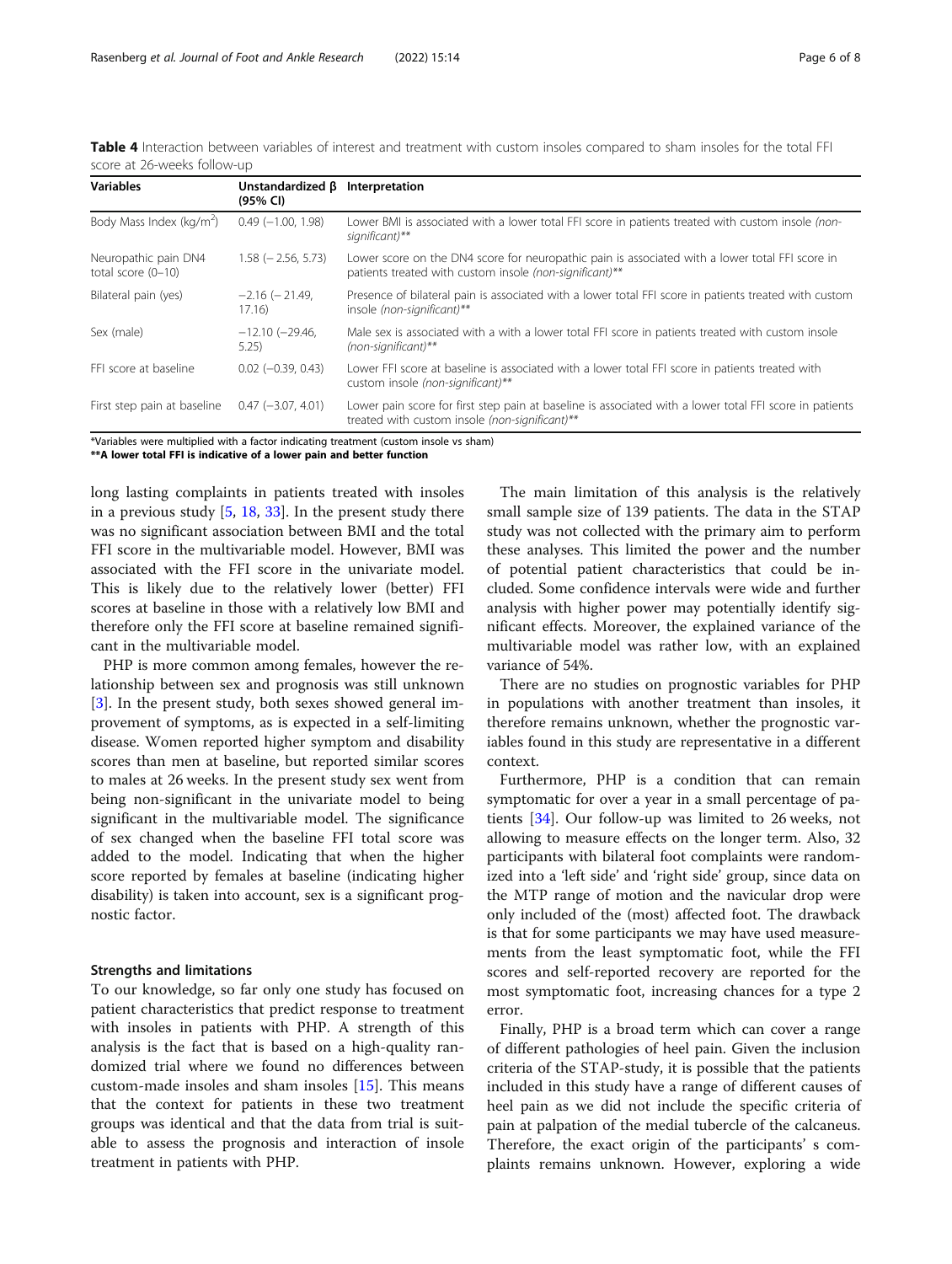<span id="page-6-0"></span>differential diagnosis of PHP is often not indicated, since it does not influence clinical decision making [2]. We therefore believe the population included in this study is representative for the population presenting to the GP with PHP.

# Conclusions

Female sex and less severe initial complaints, in terms of foot function, are associated with lower total FFI score at 26 weeks in patients with PHP who receive treatment with insoles. Future studies should take a difference in response to treatment with insoles for males versus females into account in their design.

#### Acknowledgements

We thank the participants who volunteered to participate in the study and the GP's that recruited participants in their practices. Also we thank the podiatrists who were involved in the consensus meeting on the interventions and who provided the intervention to the participants.

#### Authors' contributions

PJB, SMA-BZ, MvM contributed to the conception and design of the study; NR, SMA-BZ and MvM contributed to the data acquisition; NR, LD performed the analysis; all contributed to interpretation of data; NR, MvM, LD drafted the work; all approved the submitted version and all have agreed both to be personally accountable for the author's own contributions and to ensure that questions related to the accuracy or integrity of any part of the work, even ones in which the author was not personally involved, are appropriately investigated, resolved, and the resolution documented in the literature.

#### Funding

This trial is funded by The Netherlands Organisation for Health Research and Development (ZonMW) under number: 839110008. The Dutch Association of Podiatrist (NVvP) funded the intervention provided to patients in the insole and the sham group.

# Availability of data and materials

The datasets used and/or analysed during the current study are available from the corresponding author on reasonable request.

# **Declarations**

# Ethics approval and consent to participate

The trial adhered to the principles of the Declaration of Helsinki and the medical ethical committee of the Erasmus Medical Centre has approved the study (MEC: 2015–253).

# Consent for publication

Not applicable.

# Competing interests

The authors declare that they have no competing interests.

# Received: 23 April 2021 Accepted: 1 February 2022 Published online: 10 February 2022

# References

- Buchbinder R. Clinical practice. Plantar fasciitis N Engl J Med. 2004;350(21): 2159–66. <https://doi.org/10.1056/NEJMcp032745>.
- 2. Riel H, Cotchett M, Delahunt E, Rathleff MS, Vicenzino B, Weir A, et al. Is 'plantar heel pain' a more appropriate term than 'plantar fasciitis'? Time to move on. Br J Sports Med. 2017;51(22):1576–7. [https://doi.org/10.1136/](https://doi.org/10.1136/bjsports-2017-097519) [bjsports-2017-097519](https://doi.org/10.1136/bjsports-2017-097519).
- Rasenberg N, Bierma-Zeinstra SM, Bindels PJ, van der Lei J, van Middelkoop M. Incidence, prevalence, and management of plantar heel pain: a retrospective cohort study in Dutch primary care. Br J Gen Pract. 2019; 69(688):e801–e8. <https://doi.org/10.3399/bjgp19X706061>.
- 4. Martin RL, Davenport TE, Reischl SF, McPoil TG, Matheson JW, Wukich DK, et al. Heel pain-plantar fasciitis: revision 2014. J Orthop Sports Phys Ther. 2014;44(11):A1–33. <https://doi.org/10.2519/jospt.2014.0303>.
- 5. van Leeuwen KD, Rogers J, Winzenberg T, van Middelkoop M. Higher body mass index is associated with plantar fasciopathy/'plantar fasciitis': systematic review and meta-analysis of various clinical and imaging risk factors. Br J Sports Med. 2016;50(16):972–81. [https://doi.org/10.1136/](https://doi.org/10.1136/bjsports-2015-094695) [bjsports-2015-094695](https://doi.org/10.1136/bjsports-2015-094695).
- 6. Beeson P. Plantar fasciopathy: revisiting the risk factors. Foot Ankle Surg. 2014;20(3):160–5. <https://doi.org/10.1016/j.fas.2014.03.003>.
- 7. Yildiz KI, Misir A, Kizkapan TB, Cukurlu M. Changes in Rearfoot alignment in chronic plantar heel pain. J Foot Ankle Surg. 2018;57(3):518–20. [https://doi.](https://doi.org/10.1053/j.jfas.2017.11.021) [org/10.1053/j.jfas.2017.11.021](https://doi.org/10.1053/j.jfas.2017.11.021).
- 8. Hansen L, Krogh TP, Ellingsen T, Bolvig L, Fredberg U. Long-term prognosis of plantar fasciitis: a 5- to 15-year follow-up study of 174 patients with ultrasound examination. Orthop J Sports Med. 2018;6(3):2325967118757983. [https://doi.org/10.1177/2325967118757983.](https://doi.org/10.1177/2325967118757983)
- 9. DiGiovanni BF, Nawoczenski DA, Malay DP, Graci PA, Williams TT, Wilding GE, et al. Plantar fascia-specific stretching exercise improves outcomes in patients with chronic plantar fasciitis - a prospective clinical trial with twoyear follow-up. J Bone Joint Surg Am Vol. 2006;88A(8):1775–81. [https://doi.](https://doi.org/10.2106/JBJS.E.01281) [org/10.2106/JBJS.E.01281](https://doi.org/10.2106/JBJS.E.01281).
- 10. Irving DB, Cook JL, Young MA, Menz HB. Impact of chronic plantar heel pain on health-related quality of life. J Am Podiatr Med Assoc. 2008;98(4): 283–9. <https://doi.org/10.7547/0980283>.
- 11. Landorf KB. Plantar heel pain and plantar fasciitis. BMJ Clin Evid. 2015;2015.
- 12. Cornwall MW, McPoil TG. Plantar fasciitis: etiology and treatment. J Orthop Sports Phys Ther. 1999;29(12):756–60. [https://doi.org/10.2519/jospt.1999.2](https://doi.org/10.2519/jospt.1999.29.12.756) [9.12.756.](https://doi.org/10.2519/jospt.1999.29.12.756)
- 13. Rasenberg N, Fuit L, Poppe E, Kruijsen-Terpstra AJ, Gorter KJ, Rathleff MS, et al. The STAP-study: the (cost) effectiveness of custom made orthotic insoles in the treatment for plantar fasciopathy in general practice and sports medicine: design of a randomized controlled trial. BMC Musculoskelet Disord. 2016;17(1):31. [https://doi.org/10.1186/s12891-016-](https://doi.org/10.1186/s12891-016-0889-y) [0889-y.](https://doi.org/10.1186/s12891-016-0889-y)
- 14. Whittaker GA, Munteanu SE, Menz HB, Tan JM, Rabusin CL, Landorf KB. Foot orthoses for plantar heel pain: a systematic review and meta-analysis. Br J Sports Med. 2018;52(5):322–8. <https://doi.org/10.1136/bjsports-2016-097355>.
- 15. Rasenberg N, Bierma-Zeinstra SMA, Fuit L, Rathleff MS, Dieker A, van Veldhoven P, et al. Custom insoles versus sham and GP-led usual care in patients with plantar heel pain: results of the STAP-study - a randomised controlled trial. Br J Sports Med. 2021;55(5):272–8. [https://doi.org/10.1136/](https://doi.org/10.1136/bjsports-2019-101409) [bjsports-2019-101409](https://doi.org/10.1136/bjsports-2019-101409).
- 16. Rasenberg N, Riel H, Rathleff MS, Bierma-Zeinstra SMA, van Middelkoop M. Efficacy of foot orthoses for the treatment of plantar heel pain: a systematic review and meta-analysis. Br J Sports Med. 2018;52(16):1040–6. [https://doi.](https://doi.org/10.1136/bjsports-2017-097892) [org/10.1136/bjsports-2017-097892.](https://doi.org/10.1136/bjsports-2017-097892)
- 17. Morrissey D, Cotchett M, Said J'Bari A, Prior T, Griffiths IB, Rathleff MS, et al. Management of plantar heel pain: a best practice guide informed by a systematic review, expert clinical reasoning and patient values. Br J Sports Med. 2021;55(19):1106–18. <https://doi.org/10.1136/bjsports-2019-101970>.
- 18. Whittaker GA, Landorf KB, Munteanu SE, Menz HB. Predictors of response to foot orthoses and corticosteroid injection for plantar heel pain. J Foot Ankle Res. 2020;13(1):60. [https://doi.org/10.1186/s13047-020-00428-6.](https://doi.org/10.1186/s13047-020-00428-6)
- 19. Wu FL, Shih YF, Lee SH, Luo HJ, Wang WT. Can short-term effectiveness of anti-pronation taping predict the long-term outcomes of customized foot orthoses: developing predictors to identify characteristics of patients with plantar heel pain likely to benefit from customized foot orthoses. BMC Musculoskelet Disord. 2019;20(1):264. [https://doi.org/10.11](https://doi.org/10.1186/s12891-019-2648-3) [86/s12891-019-2648-3.](https://doi.org/10.1186/s12891-019-2648-3)
- 20. World Medical A. World medical association declaration of Helsinki: ethical principles for medical research involving human subjects. JAMA. 2013; 310(20):2191–4. <https://doi.org/10.1001/jama.2013.281053>.
- 21. van Seventer R, Vos C, Giezeman M, Meerding WJ, Arnould B, Regnault A, et al. Validation of the Dutch version of the DN4 diagnostic questionnaire for neuropathic pain. Pain Pract. 2013;13(5):390–8. [https://doi.org/10.1111/pa](https://doi.org/10.1111/papr.12006) [pr.12006.](https://doi.org/10.1111/papr.12006)
- 22. Kuyvenhoven MM, Gorter KJ, Zuithoff P, Budiman-Mak E, Conrad KJ, Post MW. The foot function index with verbal rating scales (FFI-5pt): a clinimetric evaluation and comparison with the original FFI. J Rheumatol. 2002;29(5): 1023–8.